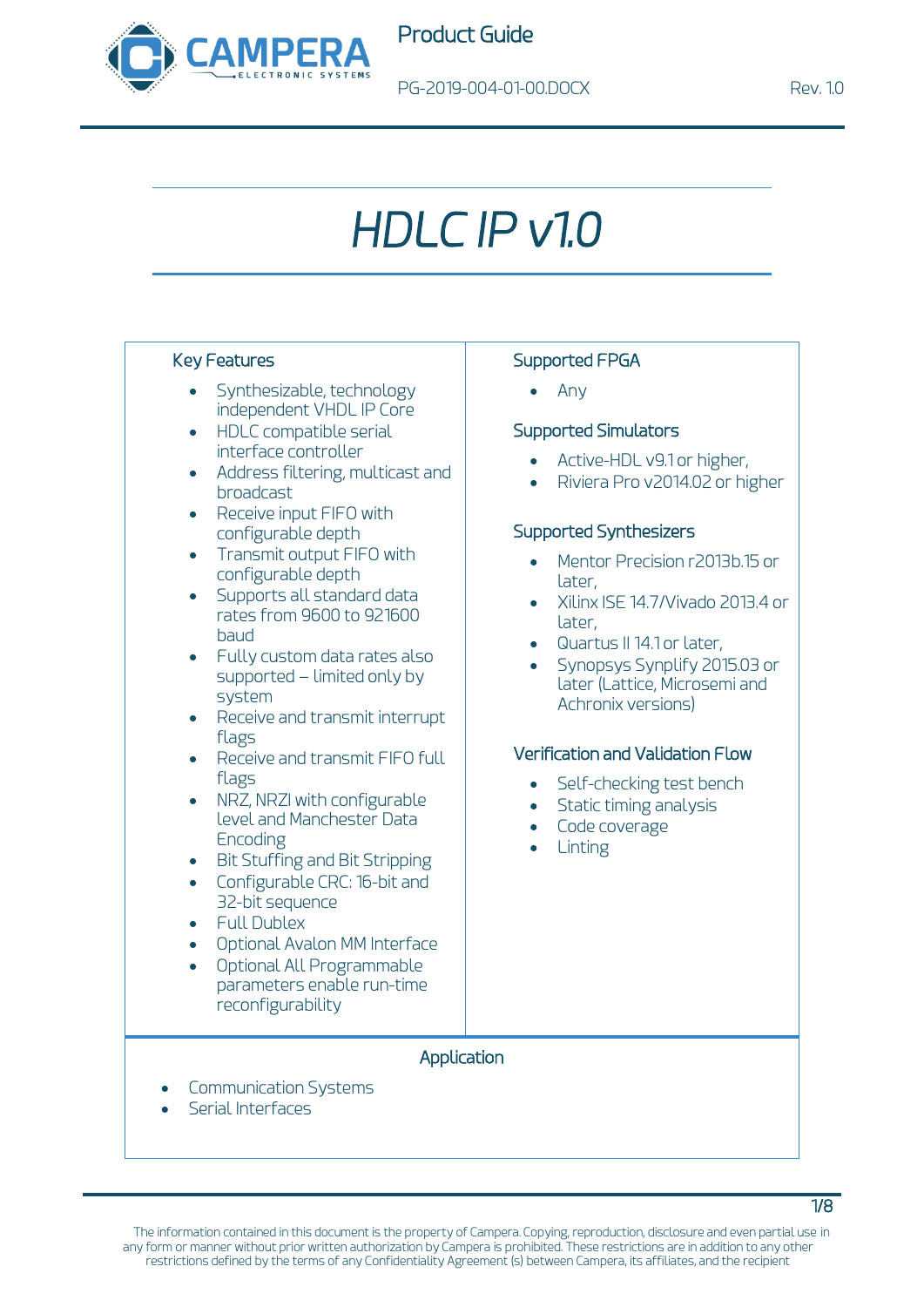



# 1 OVERVIEW

This datasheet describes the CES HDLC Core, a completely parameterized VHDL IP core able to send and receive serial data in HDLC format full duplex mode with configurable data rates, crc and data encoding. This IP core is designed to interface with both AXI4 Lite and Avalon protocol, or as a standalone core.

The CES\_IO\_HDLC IP supports all baud rates from 9600 to 921600 baud, although higher and lower rates may be supported depending on the system clock frequency. Both the receiver and transmitter circuits have a configurable FIFO which may be used to buffer the parallel input and output data, if required. In addition, this module includes two port used as input control register and output status register.

This document provides the theoretical basis of the implementing choice, details of the cores and the design services that CES can support to tailor the HDLC IP Core to your application.





## 1.1 LICENSING AND ORDERING INFORMATION

Information about licensing, pricing and availability is available on the company website [\(http://www.campera-es.com/\)](http://www.campera-es.com/), or after contacting the company or your local distributor. Three types of licenses keys may be available:

- [Simulation Only License](https://www.xilinx.com/support/documentation/sw_manuals/xilinx11/cgn_r_simulation_only_license.htm)
- [Full System Hardware Evaluation License](https://www.xilinx.com/support/documentation/sw_manuals/xilinx11/cgn_p_obtaining_full_system_hardware_evaluation_license.htm)
- [Full License](https://www.xilinx.com/support/documentation/sw_manuals/xilinx11/cgn_p_obtaining_full_license.htm)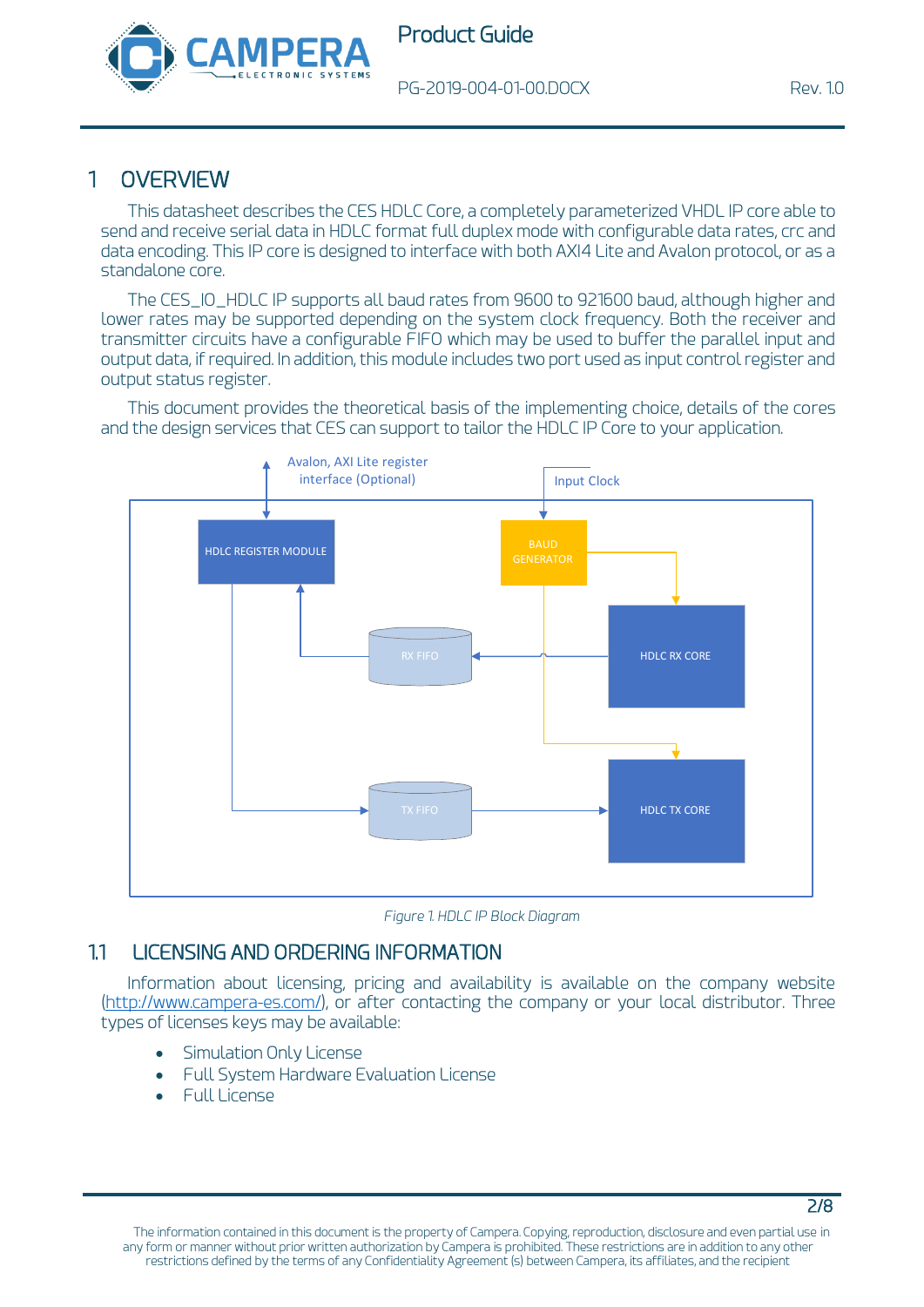



## 1.2 DESIGN METHODOLOGY

The code is compiled following an internal coding standard, and the flow is developed under constant simulation check. The working code undergoes a linting procedure using Alint software to spot main code errors or generic issues.

Each piece of design is simulated in a dedicated testbench, possibly of self-checking type. Various combinations of generic parameters are tested, looking for critical situations. The whole span of admitted values is explored, and care is taken about treatment of values which are not representable or leading to standard errors.

Synthesis is tested on selected sample targets, to collect data about resource occupation and maximum operative frequencies.

# 2 PRODUCT SPECIFICATION

The CES\_IO\_HDLC module is part of the CES IO Library, and is available in several configurations

- Simple Interface or AXI/Avalon register mapped interface
- Run time programmable (baud rate, encoding, bit stuffing configurable at run time via proper registers) or configurable via generics at compile time
- Full Duplex

When the core is controlled through a standard bus protocol (AXI/Avalon) a register map interface with control, status TX and RX is used to control the UART operations.

# 3 HDLC IP CORE INTERFACE

CES HDLC IP Core is a state-of-the-art serial communication module, highly parameterizes that can be easily configured to meet the demands of each user application.

## 3.1 GENERIC DESCRIPTION

The generic parameters, to be set at pre-synthesis level, are listed in [Table 1.](#page-3-0)

| <b>Generic</b>   | <b>Type</b>      | <b>Description</b>                                                                  |
|------------------|------------------|-------------------------------------------------------------------------------------|
| g_programmable   | integer          | Select if the module is programmable through its<br>control register (1) or not (0) |
| g_fifo_depth     | integer          | Tx input and rx output fifo depth                                                   |
| g_freq           | integer          | System input frequency (Hz)                                                         |
| g_baud_rate      | integer          | Baud rate value                                                                     |
| g_baud_tick      | integer          | Oversampling factor of serial data (8/16/32)                                        |
| g_encoding       | std_logic_vector | HDLC data encoding: "000" NRZ, "001" Manchester,<br>"010" NRZI (3 bits)             |
| g_crc_polynomial | std_logic_vector | CRC polynomial selection (16 bits)                                                  |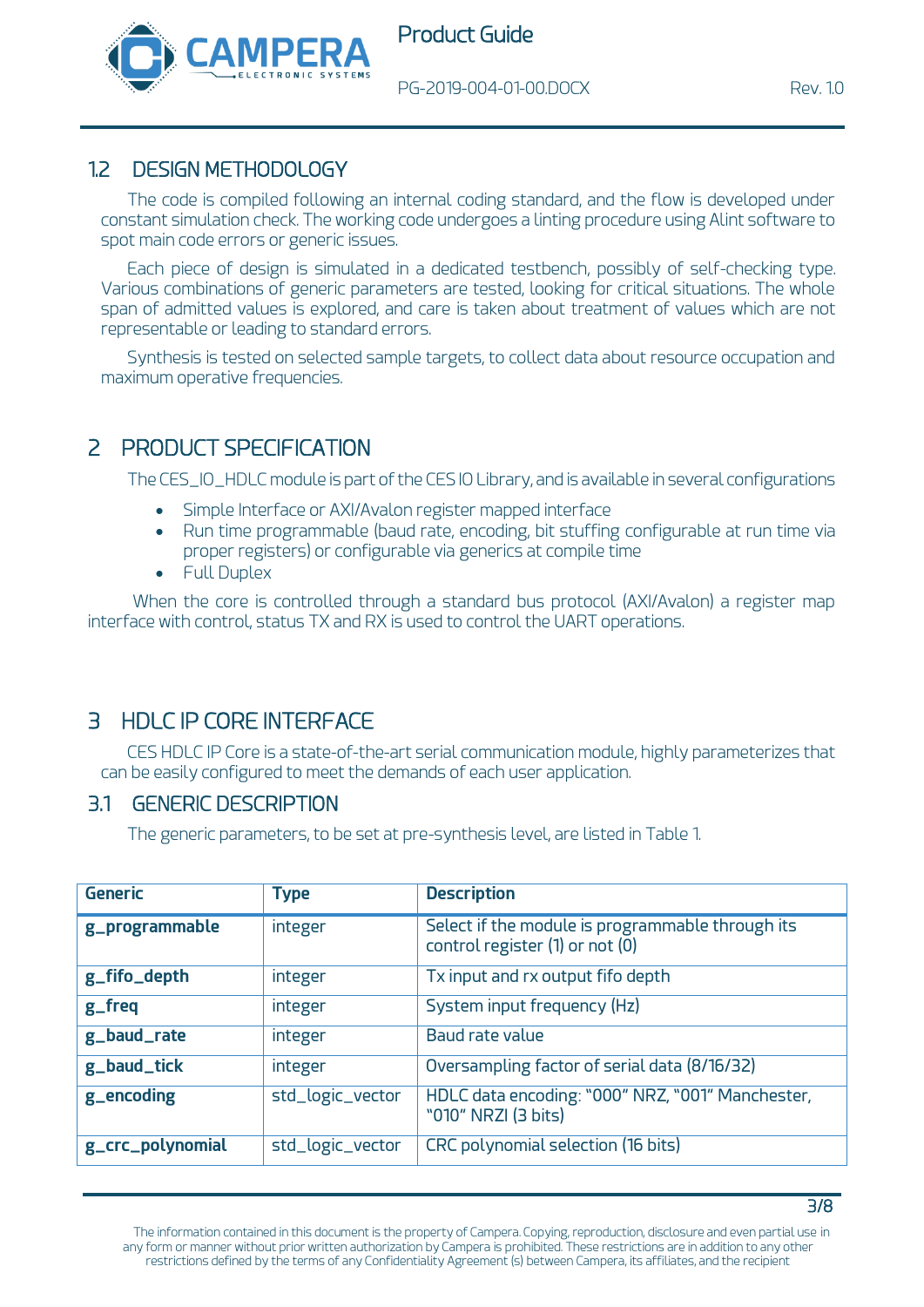

| $g$ <sub>-nrz</sub> | std_logic        | NRZI change level                                 |
|---------------------|------------------|---------------------------------------------------|
| g_max_frame_size    | natural          | Maximum frame size (bytes)                        |
| g_bit_stuff         | std_logic        | Bit stuffing activation: (1) active, (0) inactive |
| g_address           | std_logic_vector | Rx address selection (8 bits)                     |
| $g_{r}$ rst_lvl     | std_logic        | default reset level                               |

*Table 1. HDLC generic list and description*

# <span id="page-3-0"></span>3.2 PORT DESCRIPTION

The module ports are listed i[n Table 2](#page-3-1)

| Port name        | <b>Type</b>      | <b>Direction</b> | Description                                              |
|------------------|------------------|------------------|----------------------------------------------------------|
| $clk_i$          | std_logic        | input            | System clock.                                            |
| rst_i            | std_logic        | input            | General reset.                                           |
| $dim_i$          | std_logic_vector | input            | Input data                                               |
| din_valid_i      | std_logic        | Input            | Data valid for input data                                |
| ready_for_data_o | std_logic        | Output           | Request for input data (input fifo less than 34<br>full) |
| txempty_o        | std_logic        | Output           | Input fifo empty                                         |
| $tx_0$           | std_logic        | Output           | Output data from Tx                                      |
| tx_clk_o         | std_logic        | Output           | Output data Tx clock                                     |
| $dim_rrx_i$      | std_logic        | Input            | Incoming Rx serial data                                  |
| din_rx_clk_i     | std_logic        | Input            | Incoming Rx serial data clock                            |
| rxempty_o        | std_logic        | Output           | Output fifo empty                                        |
| dout_o           | std_logic_vector | Output           | Output data                                              |
| dout_req_i       | std_logic        | Input            | Output data request                                      |
| stat_reg_o       | std_logic_vector | Output           | Status register                                          |
| ctrl_reg_i       | std_logic_vector | Input            | Control register                                         |

*Table 2. HDLC ports and description* 

# <span id="page-3-1"></span>4 GENERAL DESCRIPTION

The HDLC module is a bit-oriented synchronous data link layer protocol used for point-tomultipoint connections. It can be controlled by the user through the control and status registers. The module receives and sends data over a standard HDLC serial line.

HDLC frames are marked by the word "01111110" (0x7E) in the beginning and at the end. In [Table](#page-4-0)  [3](#page-4-0)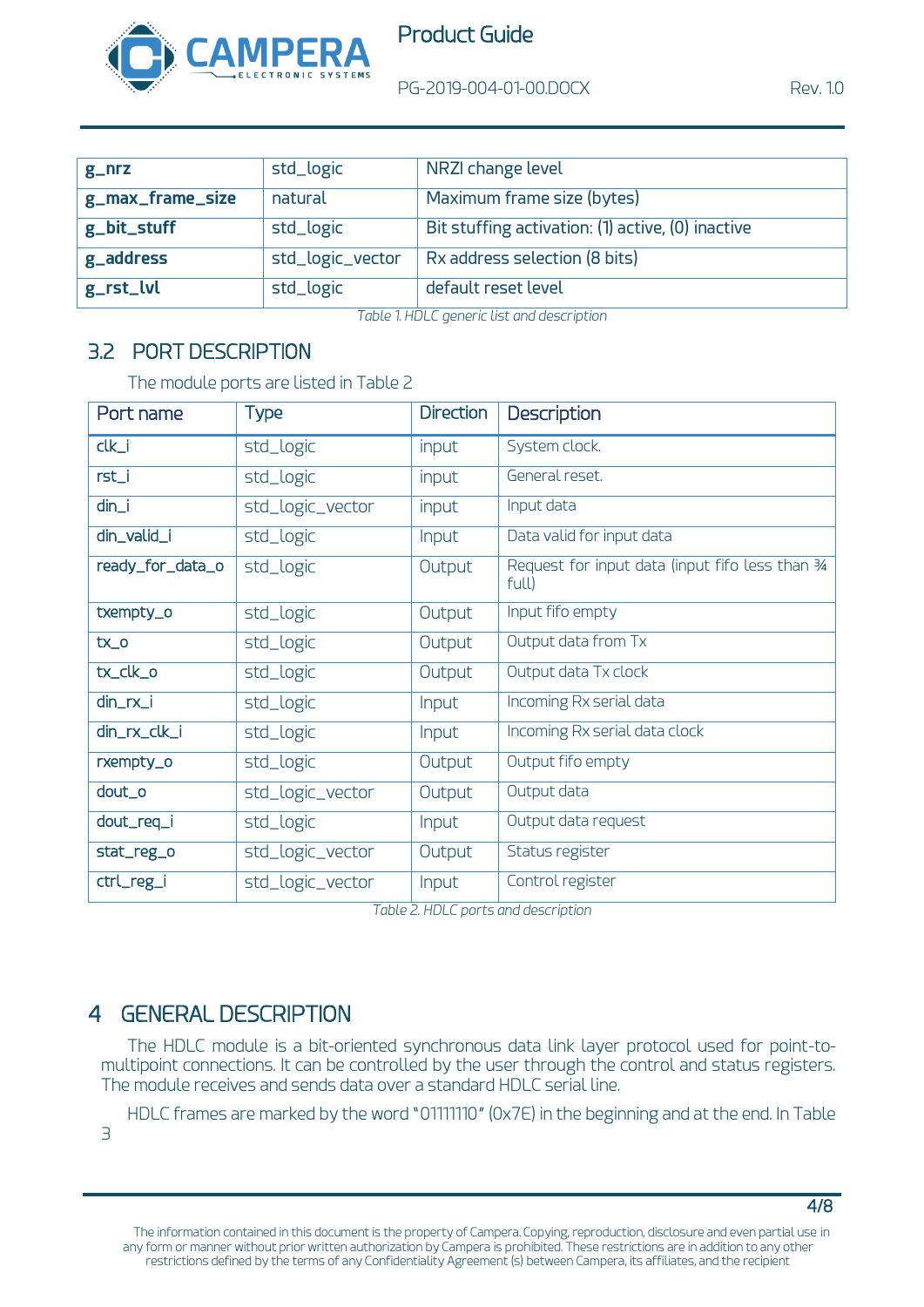

| Flag   | <b>Address</b> | Control        | <b>Information</b>          | FCS                                    | Flag |
|--------|----------------|----------------|-----------------------------|----------------------------------------|------|
| 8 bits | 8 bits         | $8$ or 16 bits | Variable length<br>8xn bits | 16 or $32 \mid 8 \text{ bits}$<br>bits |      |

*Table 3. HDLC Frame Structure*

<span id="page-4-0"></span>The frame check sequence (FCS) is computed over the Address, Control and Information fields and can be either 16-bit CRC-CCITT or 32-bit CRC-32, defined by the module generics.

## 4.1.1.1 Bit Stuffing

The receiving device recognizes the beginning and the end of the frame by identifying 6 1-bits in a row. Therefore, all other frame sequences cannot have more than 5 1-bits in a row. In order to avoid this an additional 0 every time 5 consecutive 1-bits appear in the data. In the receiver, the reverse procedure is executed, after 5 1-bits a zero is removed. Bit stuffing can be activated and deactivated by the **g\_bit\_stuff** generic parameter.

### 4.1.1.2 Encodings

The module supports three different types of encodings, defined by the generic parameter g\_encoding:

- NRZ (Non-return -to-zero): 1 is represented by logic '1' and 0 is represented by logic '0'
- Manchester encoding: In this module IEEE. 802.3 Manchester encoding is implemented. In this case a logic 0 is represented by a high-low signal sequence and a logic 1 by a lowhigh signal sequence [\(Figure 2\)](#page-4-1).
- NRZI (Non-return-to-zero-inverted): This encoding distinguishes data bits by the absence or presence of a transition at a clock boundary. The logic level for which a transition is made is defined by generic parameter  $g_n$ nrz [\(Figure 3\)](#page-4-2).

<span id="page-4-1"></span>

## <span id="page-4-2"></span>4.1.1.3 Registers

The control register can be used to change the parameters of the HDLC IP at runtime (the change can occur only when the IP is idle, not during transmission or receiver operation – only between frames). Bit 15 of the Control register is the send frame command.

The status register ports information on the fifo status, end of frame, and error identification encoded for both rx and tx.

Detailed description of both registers can be found in [Table 4.](#page-5-0)

| <b>Register Name</b> | Description |  |
|----------------------|-------------|--|
|                      |             |  |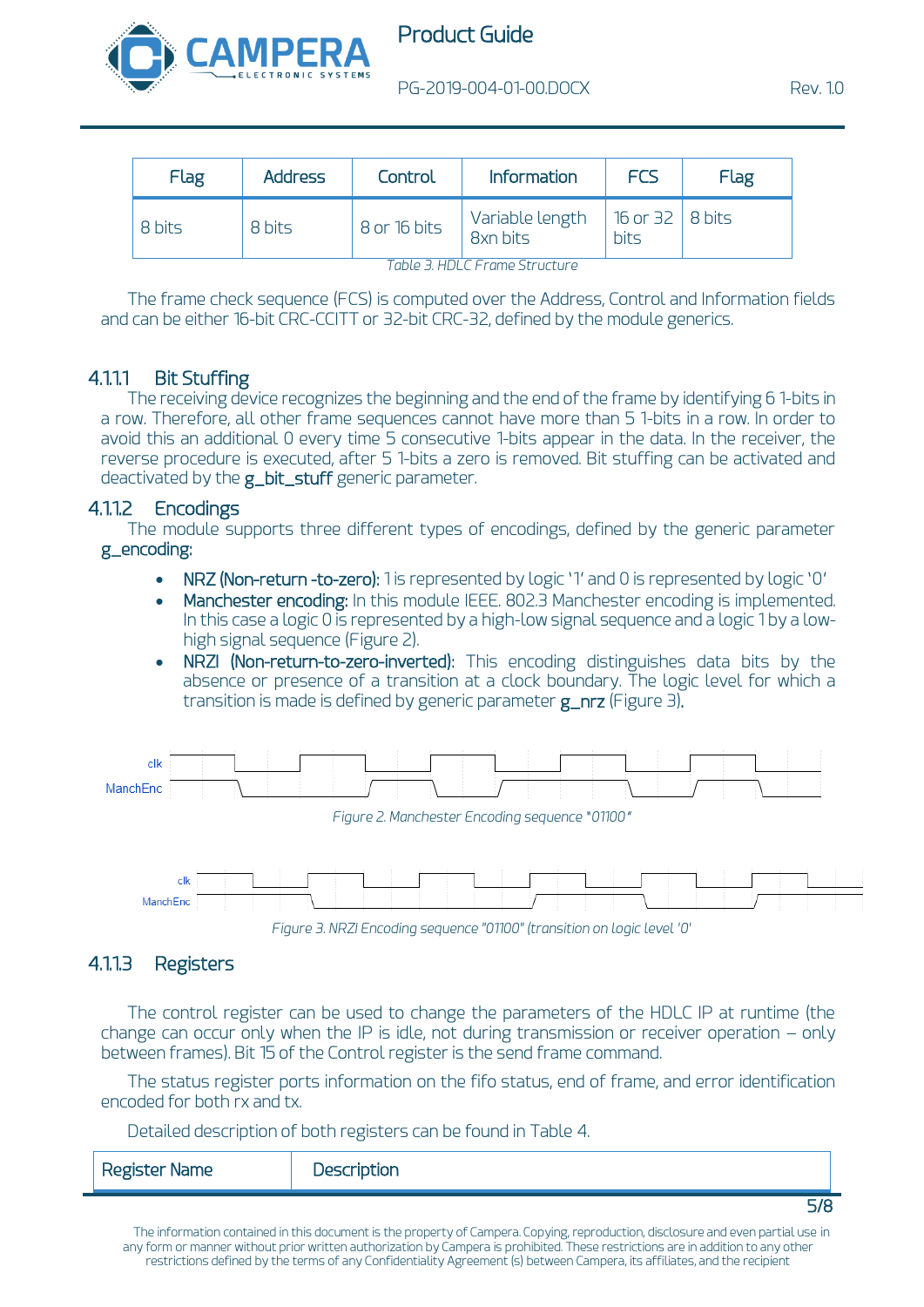

Product Guide

PG-2019-004-01-00.DOCX Rev. 1.0

| <b>Control Register</b> | (RW)                                                                       |  |  |  |
|-------------------------|----------------------------------------------------------------------------|--|--|--|
|                         | Data (7 downto 0) – HDLC address                                           |  |  |  |
|                         | Data (10 downto 8) - Baud rate                                             |  |  |  |
|                         | $"000" - 9600"$                                                            |  |  |  |
|                         | "001" -19200                                                               |  |  |  |
|                         | $"010" - 38400"$                                                           |  |  |  |
|                         | $"011" - 57600$                                                            |  |  |  |
|                         | "100" - 115200 $\leftarrow$ Default value                                  |  |  |  |
|                         | $"101" - 230400$                                                           |  |  |  |
|                         | " $110" - 460800$                                                          |  |  |  |
|                         | $"111" - 921600$                                                           |  |  |  |
|                         | Data (13 downto 11) - HDLC encoding                                        |  |  |  |
|                         | $"000" - N RZ$                                                             |  |  |  |
|                         | "001" - Manchester                                                         |  |  |  |
|                         | " $010" - NRZ(1)$                                                          |  |  |  |
|                         | Data(14)-- NRZI level selection                                            |  |  |  |
|                         | Data(15) – Send Frame: '1' active, '0' inactive                            |  |  |  |
|                         | Data(16) - Bit stuffing control: '1' active, '0' inactive                  |  |  |  |
| <b>Status Register</b>  | (RO) (8bits used)                                                          |  |  |  |
|                         | Format:                                                                    |  |  |  |
|                         | Data (0) -- rx fifo empty: 1 rx fifo is empty, 0 is not empty              |  |  |  |
|                         | Data (1) --rx fifo full: 0 rx fifo is not full, 1 is full                  |  |  |  |
|                         | Data (2) – rx crc match: 1 match 1, not match 0                            |  |  |  |
|                         | Data $(3)$ – rx input error: 1 more than 6 consecutive '1', 0 no error     |  |  |  |
|                         | Data (4) – rx address error: 1 address no match, 0 address match           |  |  |  |
|                         | Data (5) – rx frame size error: 1 frame size over limit, 0 no error        |  |  |  |
|                         | Data $(6)$ – tx fifo empty: 1 fifo empty, 0 fifo not empty                 |  |  |  |
|                         | Data (7) – tx fifo almost full: 1 fifo almost full, 0 fifo not almost full |  |  |  |
|                         | Data (8) – eof flag: 1 eof arrived, 0 no eof                               |  |  |  |

*Table 4. HDLC IP register description*

## <span id="page-5-0"></span>4.2 Functional Timing

Data can be written in FIFO by the user, when the ready\_for\_data\_o signal is '1'.

6/8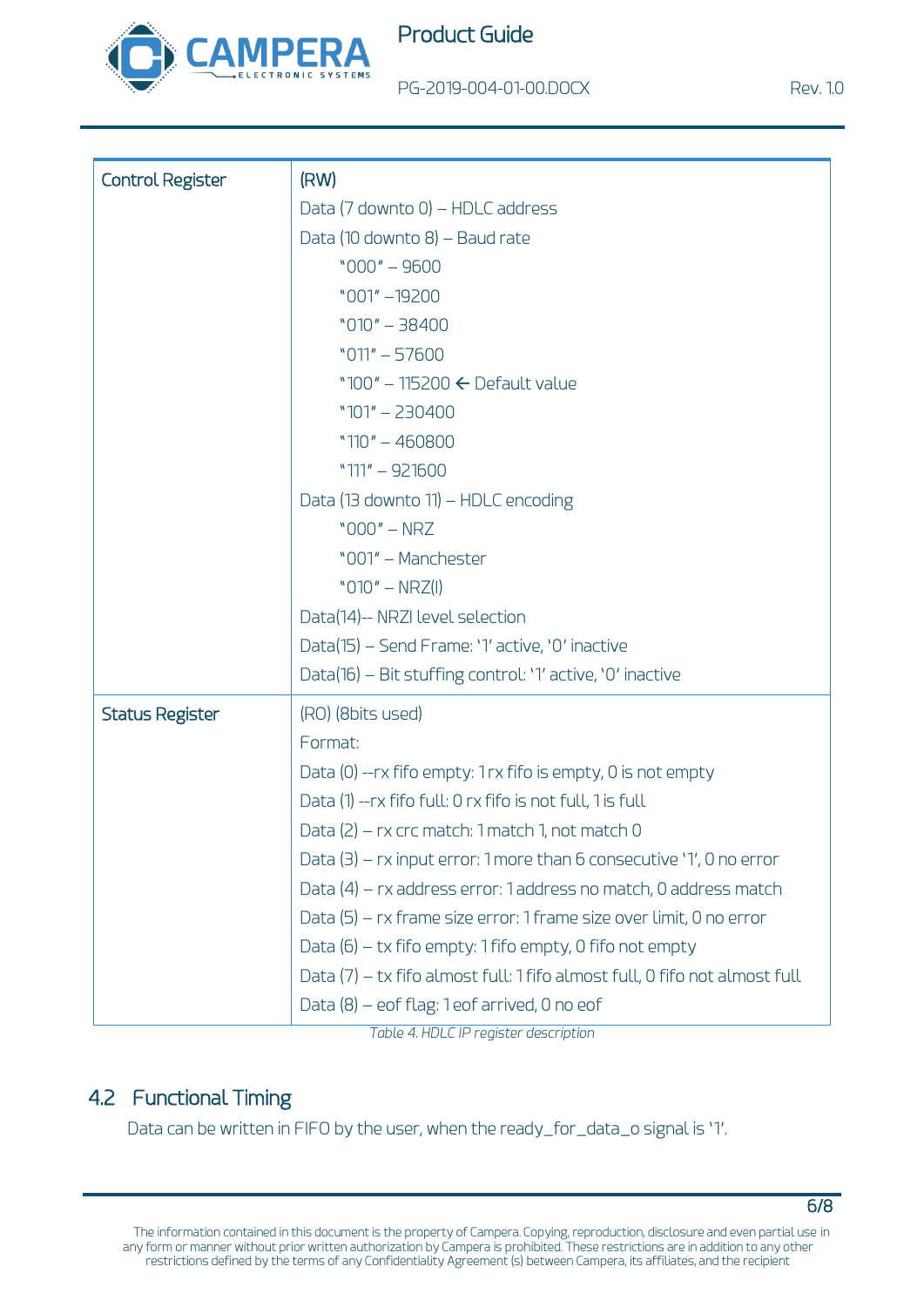



*Figure 4. Writing input data in FIGO*

On RX side the user can check the interrupt\_o output signal (see [Figure 5\)](#page-6-0) or the rxempty\_o (output FIFO empty signal, se[e Figure 6\)](#page-6-1) or read the status register and monitor the RX empty flag, polling the status.



<span id="page-6-0"></span>*Figure 5. Interrupt monitoring. The user can read after the interrupt at any time*



*Figure 6. Polling the status register of send a read request when the data is available*

# <span id="page-6-1"></span>5 SIMULATION

The HDLC modules are all tested on hardware and simulations, with self-checking assertions. An example VHDL test bench is provided for use in a suitable VHDL simulator.

# 6 IMPLEMENTATION STATISTICS

The following table shows some synthesis tests. Examples are given of the resource utilization in selected standard FPGAs. The tool that has been for the synthesis evaluation is Mentor Graphics Precision RTL Plus 2018.1.0.18:

Please ask your local distributor or contact us if you need resource usage for other devices.